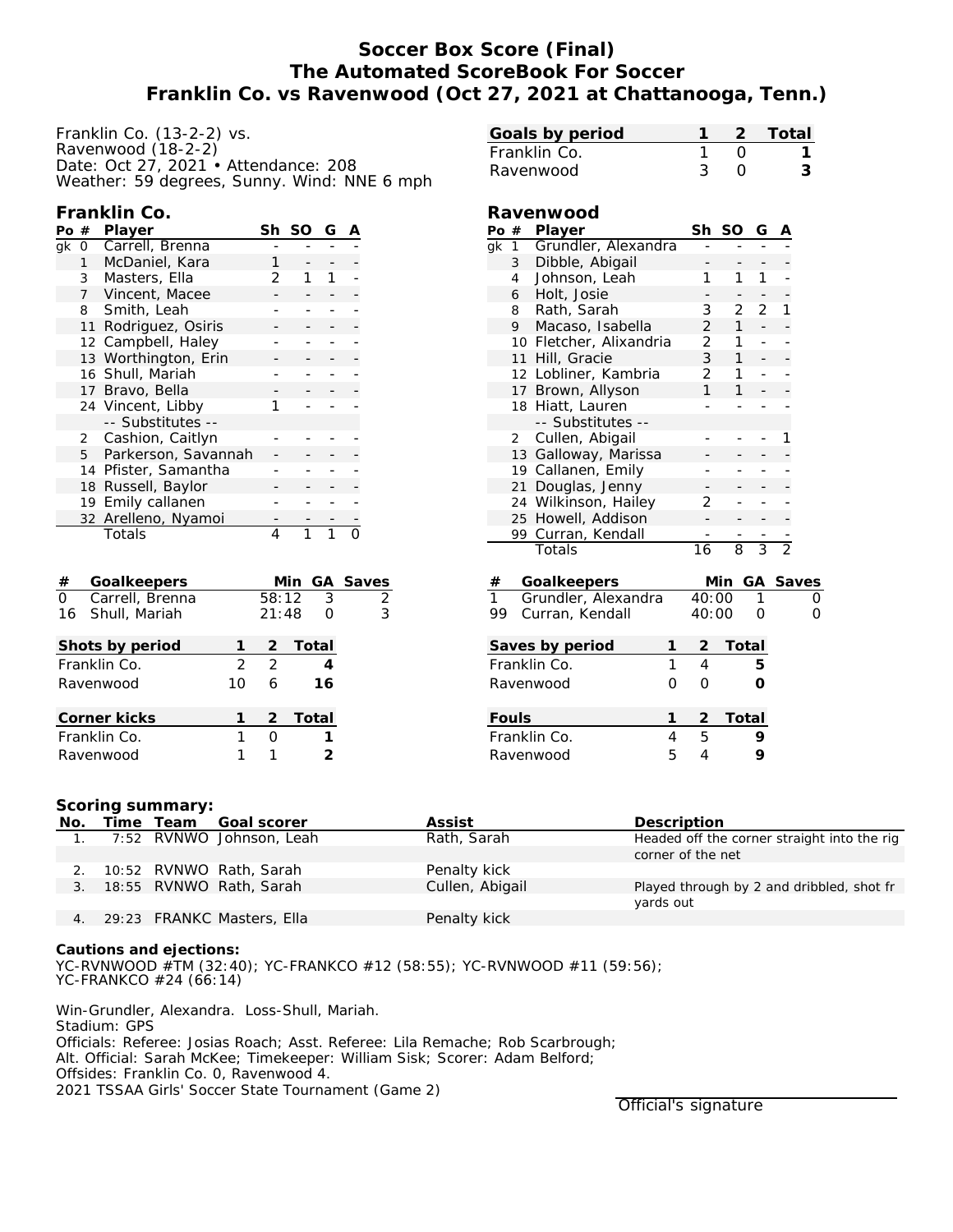# **Play-by-Play Summary (1st period) Franklin Co. vs Ravenwood (Oct 27, 2021 at Chattanooga, Tenn.)**

**Franklin Co. Starters:**

- GK 0 Carrell, Brenna
	- 1 McDaniel, Kara
	- 3 Masters, Ella
	- 7 Vincent, Macee
	- 8 Smith, Leah
	- 11 Rodriguez, Osiris
	- 12 Campbell, Haley
	- 13 Worthington, Erin
	- 16 Shull, Mariah
	- 17 Bravo, Bella
	- 24 Vincent, Libby

#### **Ravenwood Starters:**

- GK 1 Grundler, Alexandra
	- 3 Dibble, Abigail
		- 4 Johnson, Leah
			- 6 Holt, Josie
			- 8 Rath, Sarah
			- 9 Macaso, Isabella
			- 10 Fletcher, Alixandria
			- 11 Hill, Gracie
			- 12 Lobliner, Kambria
				- 17 Brown, Allyson
				- 18 Hiatt, Lauren
- 00:00 Carrell, Brenna at goalie for Franklin Co..
- 00:00 Grundler, Alexandra at goalie for Ravenwood.
- 01:56 Shot by RVNWOOD Hill, Gracie, SAVE Carrell, Brenna.
- 02:00 Shot by RVNWOOD Hill, Gracie BLOCKED.
- 04:03 Shot by RVNWOOD Lobliner, Kambria BLOCKED.
- 05:50 Shot by RVNWOOD Rath, Sarah BLOCKED.
- 06:04 Shot by RVNWOOD Hill, Gracie WIDE RIGHT.
- 07:31 Corner kick by RVNWOOD Rath, Sarah [07:31].
- 07:52 Header GOAL by RVNWOOD Johnson, Leah (FIRST GOAL), Assist by Rath, Sarah.

#### **FRANKLIN CO. 0, RAVENWOOD 1**

\*Headed off the corner straight into the right corner of the net

- 07:52 FRANKCO substitution: Russell, Baylor for Bravo, Bella.
- 09:41 Offside against Ravenwood. Foul on Franklin Co..
- 10:52 RVNWOOD Rath, Sarah PENALTY KICK GOAL.

#### **FRANKLIN CO. 0, RAVENWOOD 2**

- 12:12 Shot by RVNWOOD Macaso, Isabella HIT POST.
- 12:35 RVNWOOD substitution: Cullen, Abigail for Johnson, Leah. Foul on Ravenwood.
- 15:46 FRANKCO substitution: Bravo, Bella for Shull, Mariah.
- 16:37 Offside against Ravenwood.
- 17:09 FRANKCO substitution: Parkerson, Savannah for Vincent, Macee.
- 18:55 GOAL by RVNWOOD Rath, Sarah, Assist by Cullen, Abigail.

## **FRANKLIN CO. 0, RAVENWOOD 3**

## \*Played through by 2 and dribbled, shot from 17 yards out

- 18:55 RVNWOOD substitution: Howell, Addison for Johnson, Leah.
- 18:55 RVNWOOD substitution: Callanen, Emily for Rath, Sarah.
- 18:55 RVNWOOD substitution: Douglas, Jenny for Macaso, Isabella.
- 18:55 RVNWOOD substitution: Wilkinson, Hailey for Fletcher, Alixandria.
- 18:55 RVNWOOD substitution: Galloway, Marissa for Hill, Gracie. Foul on Ravenwood. Foul on Ravenwood.
- 25:20 Shot by FRANKCO McDaniel, Kara WIDE RIGHT.
- 25:40 FRANKCO substitution: Shull, Mariah for McDaniel, Kara. Foul on Franklin Co..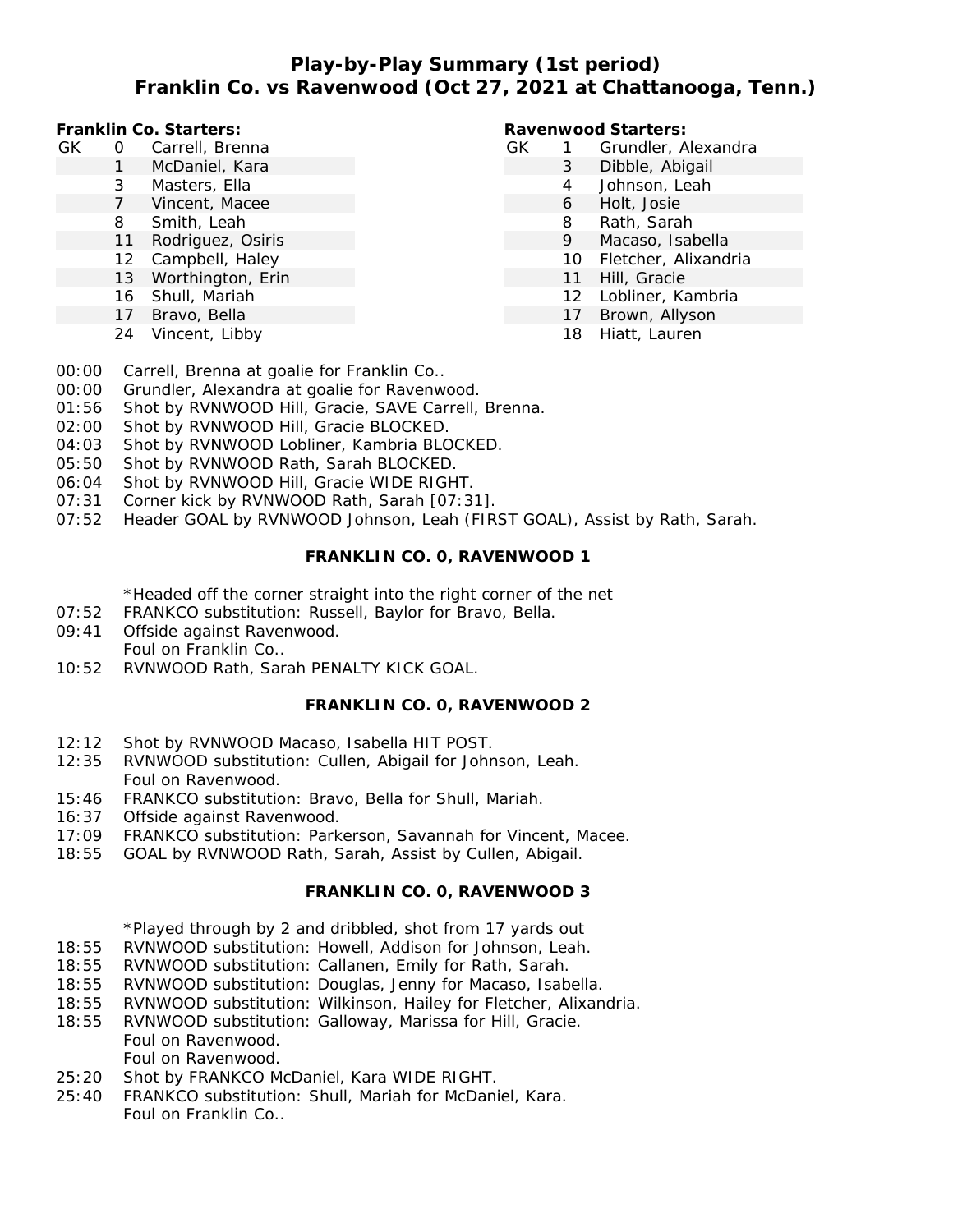# **Play-by-Play Summary (1st period) Franklin Co. vs Ravenwood (Oct 27, 2021 at Chattanooga, Tenn.)**

- 26:54 Offside against Ravenwood.
- 28:07 Shot by RVNWOOD Wilkinson, Hailey HIGH.
- 29:03 Foul on Ravenwood. Foul on Ravenwood.
- 29:23 FRANKCO Masters, Ella PENALTY KICK GOAL.

### **FRANKLIN CO. 1, RAVENWOOD 3**

- 29:23 FRANKCO substitution: Arelleno, Nyamoi for Rodriguez, Osiris.
- 29:23 FRANKCO substitution: McDaniel, Kara for Bravo, Bella. Foul on Franklin Co..
- 32:40 Yellow card on RVNWOOD Team.
- 32:40 RVNWOOD substitution: Rath, Sarah for Galloway, Marissa.
- 34:11 Corner kick by FRANKCO McDaniel, Kara [34:11]. Foul on Franklin Co..
- 40:00 End of period [40:00].